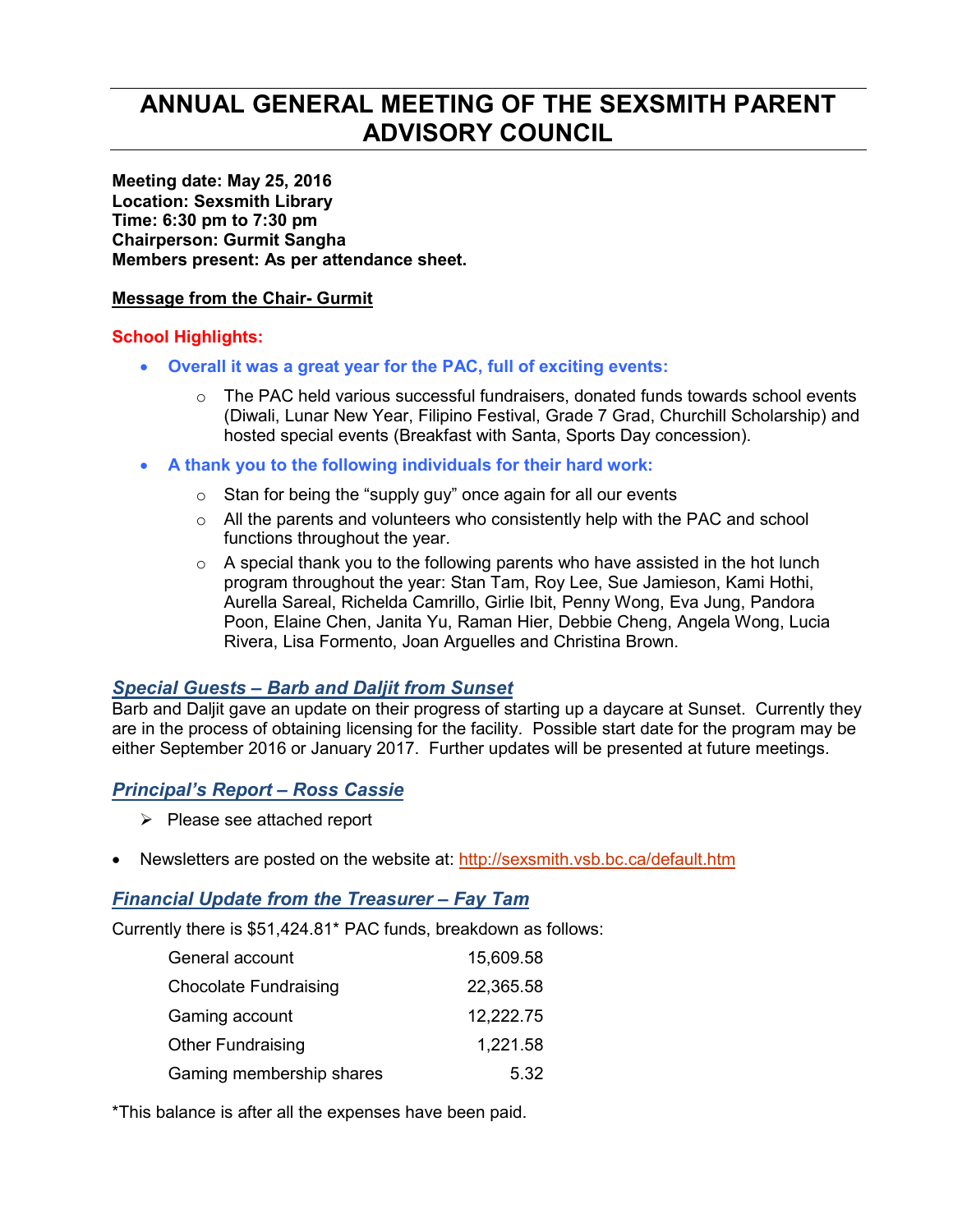## *Hot Lunch Program – Stan Tam*

The hot lunch program has been a great success this year due to the hard work and continuous dedication from our great volunteers.

The net proceeds after all expenses have been accounted for amounted to approximately \$17,500. Tremendous job Stan and everyone!

The tentative menu for next year will be nuggets from October to December 2016; Meatballs and a side veggie (still in the decision phase) January to March 2017; hot dogs from April to June 2017. Richelda has already drafted the order forms for the fall when the hot lunch program will resume.

#### *Other Business*

#### **Filipino Festival - May 27th**

Everything is set for the Filipino festival

## **Spring Fun Fair – June 17th from 3:15 to 5:15 pm**

Stan will make all the food purchases;

Gurmit has ordered the equipment and will pick it up on the day of the event;

Kami to send out an email asking for the volunteers for the event;

Ross to gather volunteers for the dunk tank; special request Mr. Biln and Mr. Kay!

### **Grad Ceremony and Lunch – June 24th**

Lunch menu has been decided; there will be East Indian food served.

### *Volunteer Coordinator – Kami Hothi*

A volunteer email address has been setup (**sexsmithvolunteers@gmail.com**), anyone wishing to volunteer can email Kami to let her know which events they would like to volunteer for. In the near future a calendar will be posted on the school website each month showing what activities are coming up where volunteers will be needed.

#### **Elections:**

- **The 2016/2017 PAC Board members are as follows:** 
	- o Chair Gurmit Sangha
	- o Vice Chair Kami Hothi
	- $\circ$  Treasurer Fay Tam
	- o Secretary Rana Sangha
	- o Hot Lunch Coordinator Stan Tam

#### **Have a safe, fun and exciting summer everyone! See you in the fall!**

Meeting adjourned at 7:30 pm Next meeting date: September 29<sup>th</sup> at 6:30 pm Location: Sexsmith School Library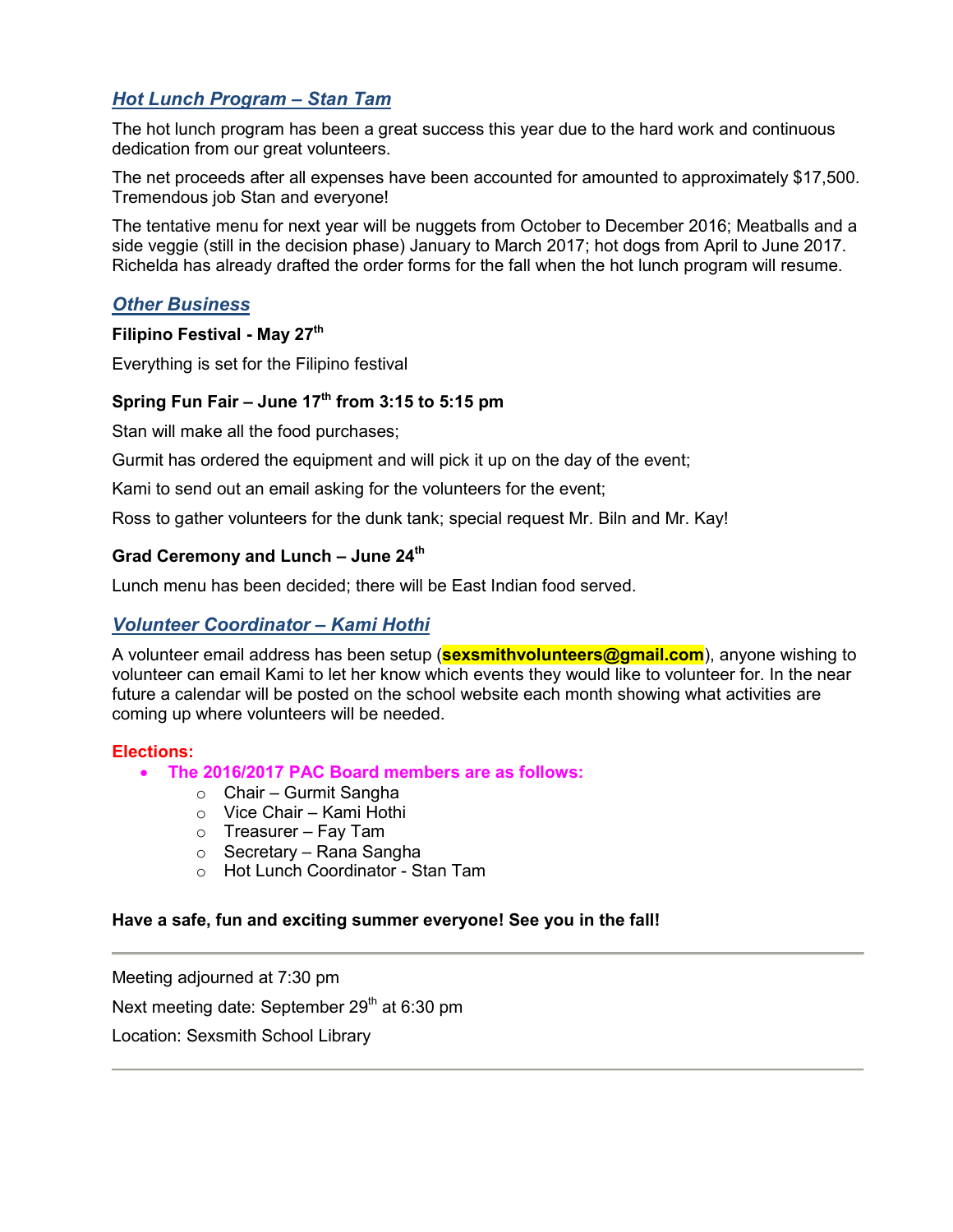## **Principal's PAC Report for May 25, 2016**

Sexsmith Elementary School

Sports Day – Last Thursday, we held our annual Sports Day under cloudy but dry skies. The children really enjoyed this day and it is the unofficial start to the summer months even though there are 6 weeks left of school! It is also wonderful to see our Grade 8 students currently attending Churchill come back and help out.

Sports Day is a very positive memory for our students. On Sports Day I had the chance to talk to many parents and they shared with me their memories of their own Sports Day. We are hoping to use the new grass field next year so that all the students can be at one site and not having to use Winona Park for the primaries. Many thanks to all the parents who helped out at the concession – the hot dogs were great!

Lion King – Forget about Broadway shows our Lion King performances were unbelievable! Our students gave 4 unforgettable performances for our school community in May. The actual performances were the result of many months and hundreds of hours of practice and preparation by our students and staff. It was not just the actors putting in this time but every costume and prop was made by our staff and students and all of the music was prepared by our staff as well.

This activity really provided many students the opportunity to participate in an activity that isn't offered at many elementary schools. Being part of a production like this provides the students with opportunities to be able to work with their peers and teachers on a large project. It also does help the students to develop self- confidence and an interest in live theatre. Many thanks to Mr. Biln and MS Overall for all of their work with this!

Strings Performance – On May 18, I along with many of our parents had the opportunity to attend a performance at the Queen Elizabeth Theatre that highlighted Vancouver elementary and secondary String programs. It was an evening to remember. I think this was my  $18<sup>th</sup>$  such performance I attended either as a school Principal or parent and I have to say this was as memorable as any. Regrettably it looks like it could be the last one as the Strings programs at the elementary level are going to be discontinued as a result of the budget reductions for next year. Many thanks to all the students and their teacher Mrs. Anderson for all their efforts this year and to Mrs. Anderson for providing such a rewarding program to our students over the years.

Opera Performances – Four of our divisions – Divisions 4/5 and 8/9 recently completed a program of study with the Vancouver Opera Society. The culmination of both groups was a performance for their parents. Both performances were very entertaining and the students learned a lot about how opera is another way in which a story can be told.

Track Team – Almost 100 of our Grade 4 to 7 students are part of our track team that have been competing against other schools in Mini Meets. On June 2, our track team will be completing their season at the District Meet at Swangard Stadium. Recently we found out that one of our former students won the Grade 8 boys high jump competition at the District High School Meet! As with the arts, athletics are a great way for students to become involved in their school and it is great to see over half of our intermediate students taking advantage of this opportunity.

2016/17 Staffing and Enrollment – We have just received our tentative staffing allocations for next year. We are slated to have the same amount of enrolling divisions as this year -15- but our resource teaching support has been decreased by .22. We have two resource teachers retiring so we will have two postings to fill their positions.

Our enrollment for September is currently at 360 which is a decrease of 16 from our current numbers. However the initial projection in February was 342 and then 350 at the end of March so the trend is that our enrollment will increase over time. This is why we were able to maintain our 15 enrolling divisions.